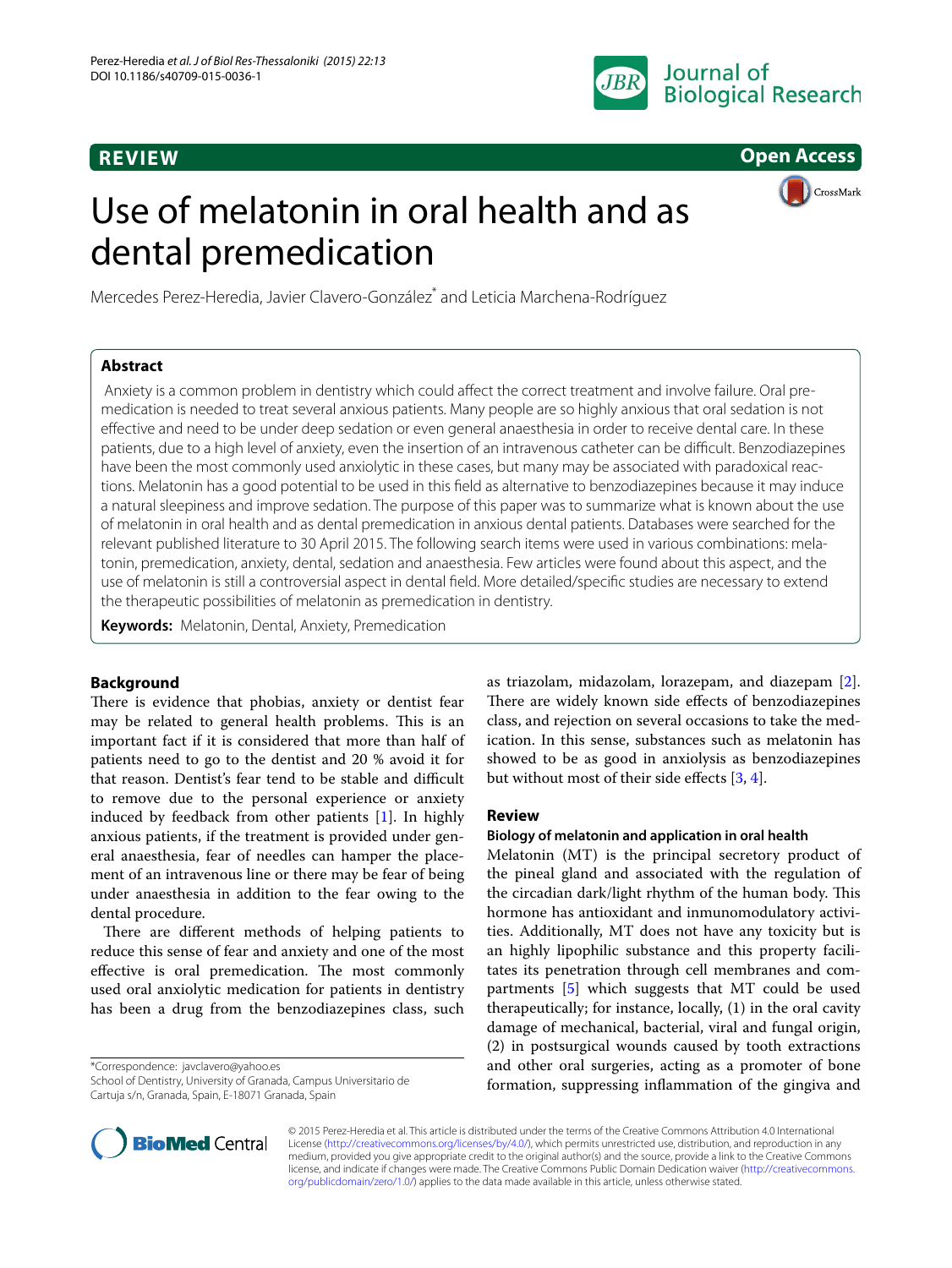periodontum, (3) to enhance osteointegration of dental implants and in auto-immunological disorders such as Sjorgen syndrome, herpes lesions, aphthous ulceration, lichen planus and (4) even to limit oral cancer [\[6](#page-2-5)]. In this sense, the beneficial effects of MT in oral health could be several such as the reduction of severity of herpes, that have proven to be at least as effective as drug Acyclovir, and although it is unclear mechanism of action, it could be due to stimulation of NK CD4 cells [[7](#page-2-6)]. Melatonin in oral health could be considered as a prognostic marker for oral pathologies like cancer. Low plasma levels of MT is associated to oral cancer, while MT could be considered as an oncostatic agent of several types of cancer: such as lung cancer, breast, gastric, colon which are linked by low plasma levels of MT, too [\[7](#page-2-6)].

MT gets to the saliva by passive diffusion from the blood. This is why the concentration of MT in saliva was reported to be about 30 % of that in the plasma [[8\]](#page-2-7). The amount of MT in saliva is lower when compared to blood value probably due to the fact that nearly 70 % of the plasma MT is bound to albumin and this prevents its free diffusion into saliva.

Local MT administration reports a lot of potential effects in the oral cavity [[9\]](#page-2-8) and may contribute to the regeneration of alveolar bone through the stimulation of type I collagen fiber production and modulation of osteoblastic and osteoclastic activity.

It should be considered that MT from the blood into the saliva may play an important role in suppressing oral diseases and have beneficial effects in periodontal disease, herpes and oral cancer [\[10\]](#page-2-9) and the importance of MT in the prognosis and treatment of certain tumours, like epidermoid carcinoma [[7\]](#page-2-6).

#### **Premedication in dentistry**

Oral sedation can be beneficial in dentistry due to the fact that it decreases activity, moderates excitement, and calms the patient. While barbiturates were effective at sedation, they had certain undesirable side effects, such as potential for addiction, cardiovascular and respiratory depression, and a low therapeutic index. Barbiturate use was eventually replaced by benzodiazepines for sedation due to their wide margin of safety and effectiveness in sedation, anxiolysis, and amnesia. Furthermore, additional care must be taken in patients with cardiovascular, respiratory, renal or hepatic disease [[11\]](#page-2-10).

The use of melatonin sublingually (0.05  $mg kg^{-1}$  or 5 mg) was shown to be associated with preoperative anxiolysis in adults without psychomotor impairment or impact on recovery. The melatonin has other advantages such as: (1) it is difficult to overdose, since it is a naturally occurring hormone, (2) it may also be more acceptable by patients that may be uncomfortable intaking synthetic

epines [\[4](#page-2-3), [12\]](#page-2-11). Use of MT is generally safe without significant adverse effect in healthy adults over the age of 18 years old, who are not pregnant and without psychiatric disorders, and the only one short-term side effect from oral administration of exogenous melatonin is sleepiness, but conse-

quences of a long-term melatonin use are still unknown.

#### **Exogenous melatonin and its use in dentirsty**

The way that MT exerts its anaesthetic effect is similar to other anaesthetics such as propofol and benzodiazepines, increasing the binding of GABA to the GABAa receptor, because binding of melatonin to the MT1 receptor appears to affect the GABAa receptor via the G-coupled protein pathway [\[13](#page-2-12)].

Exogenous melatonin is rapidly absorbed and peak plasma levels are reached in 60–150 min. The elimination half-life of melatonin is about 12–48 min. Melatonin has a hypnotic/sedative effect when administered orally [\[3](#page-2-2)]. This may be due to its circadian rhythm regulation effect. Sublingual administration of melatonin prior to general anaesthesia produce sedation and anxiolysis comparable to sublingual midazolam in adult women, which is significantly different compared to placebo [\[13](#page-2-12)].

Melatonin premedication, in an oral dose of either 3 or 5 mg, reduce the required dose of propofol to achieve a bispectral index score 45, reflecting a sufficient level of hypnosis for tracheal intubation without prolongation of postoperative recovery room stay  $[14]$  $[14]$  and is associated with faster recovery times and less incidence of postoperative excitement and sleep disturbances 2 weeks postoperatively in comparison with midazolam [[15\]](#page-2-14).

In a recently published review to assess the effect of melatonin on pre- and postoperative anxiety in adults, when compared MT given as premedication to placebo, melatonin can reduce preoperative anxiety 50–100 min after administration and MT may be equally as effective as standard treatment with midazolam in reducing preoperative anxiety (50–100 min after administration) in adults [\[16](#page-2-15)]. Unlike midazolam, oral melatonin does not impair the general cognitive and psychomotor functions  $[17]$  $[17]$ .

Melatonin may reduce postoperative anxiety in adults 6 hours after surgery compared to placebo, but its effect is mixed and an overall attenuation of the effect compared to preoperatively is suggested  $[16]$  $[16]$ . Oral MT seems prevent postoperative agitation in children who need general anaesthesia for oesophageal dilatation procedures [\[18\]](#page-2-17).

A randomized controlled factorial trial suggested that adition of MT to alprazolam produces superior anxiolysis compared with either drugs alone or placebo [[19\]](#page-2-18).